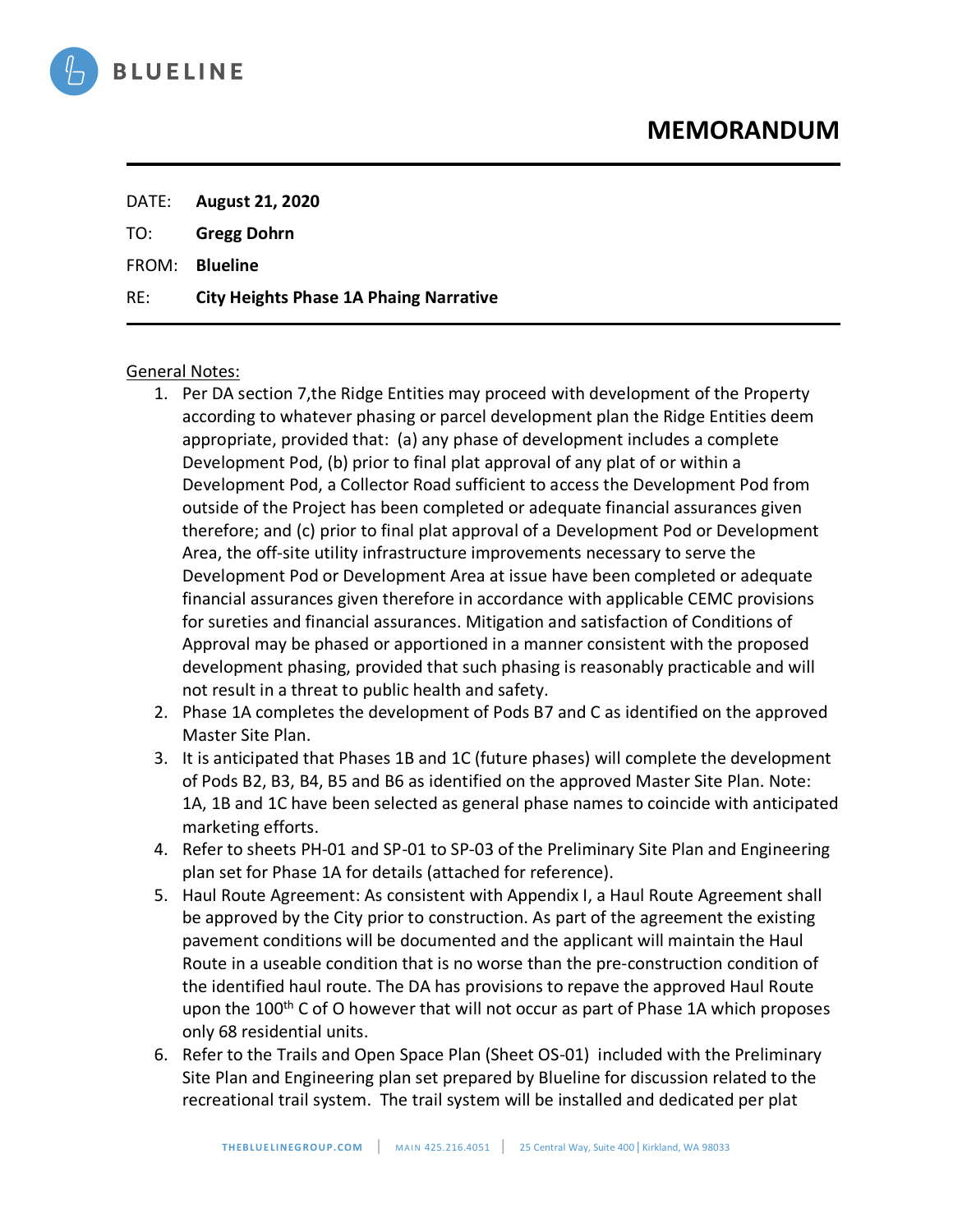

(phase) as consistent with Appendix N of the DA unless alternate arrangements for deferred dedication are agreed upon between the applicant and the city.

# **PHASE 1A DIV. I (Portion of Pod C, Lots 17-40, Summit View Drive, Roads A & D, Alleys A, B & C, Tracts B, C, D, E, F, G, H, AA, BB)**

Overview of Development: Build out of 24 single family lots. Lots 20 to 23 and 26 to 29 are earmarked for potential duplex units (for example, one duplex would be placed on the common lot line between 20/21, 22/23, 26/27 and 28/29). Currently, no affordable units are proposed as part of this phase however this is subject to change by the applicant provided affordable housing provisions in DA section 6.8 are being met for the overall project.

### **Road, Utility and Open Space Improvements**

- 1. Grading
	- a. Clear and grade Phase 1A DIV. I and other project areas applicant deems necessary. Grading material may be moved between phases at applicant's discretion provided a clearing and grading permit allowing such activities has been obtained.
- 2. Roadways
	- a. New Summit View Drive Alignment
		- i. Construct full width street improvements on Summit View Drive including installation of utilities up to the Phase 1A Div. I/ Phase 1A Div. III boundary. Summit View Drive improvements will be continued from this point during Phase 1A DIV. III.
		- ii. Existing Summit View Drive to remain in use north of the Road A terminus on an interim basis until the new Summit View Drive improvement is completed during a subsequent phase.
	- b. Roads A, D
		- i. Construct full width street improvements on Roads A and D including installation of utilities. Road A shall connect to the existing Summit View Drive on an interim basis.
	- c. Alleys/Private Access and Utilities Tracts Alley A (Tract AA), Alley B, Alley C (Tract BB)
		- i. Construct full width street improvements on Alleys A (Tract AA), B and C (Tract BB) including installation of utilities.
	- d. Offsite Roadways
		- i. Stafford Avenue: If Used as a Haul Route:
			- 1. Interim Flaggers: Initially, limited construction activities associated with an upcoming Early Clear and Grade permit are anticipated to take place prior to the permanent widening of the corner of Stafford Avenue and Fifth Street. These initial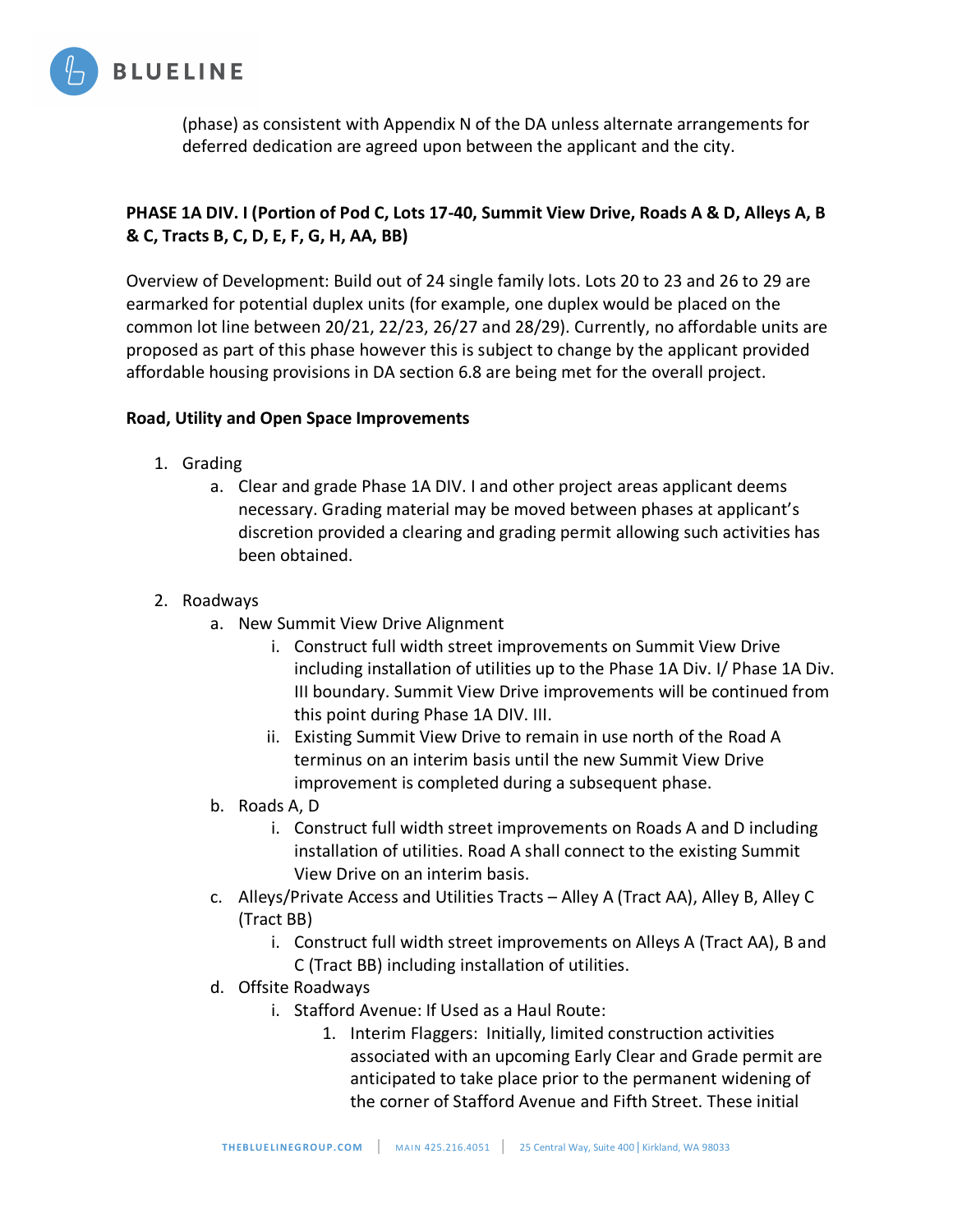

activities will be limited to mobilization, logging (logs cut and stacked onsite), clearing of onsite roadway corridors, installation and maintenance of TESC BMPs, and infrastructure work in Sixth Street needed to extend utilities into the property including necessary repair to disturbed portions of Sixth Street. During this period of initial construction activity, offsite trucking is anticipated to be limited and flaggers and signage will be used at the corner of Stafford Avenue and Fifth Street, in lieu of the permanent widening, when construction related trucking traffic is present.

- 2. Permanent Widening: Prior to allowing additional trucking not associated with the Early Clear and Grade activities described above, the corner of Stafford Avenue and Fifth Street shall be improved to 28' in width as required by Appendix I of the DA. This effort is anticipated to occur during Q1/Q2 of 2021 weather permitting. Trucking may occur once the permanent widening is deemed substantially complete or otherwise safe for use by the public.
- ii. Stafford Avenue: If Not used as a Haul Route:
	- 1. Permanent widening of the corner of Stafford Avenue and Fifth Street shall occur prior to the 100th C of O for units taking primary access from Stafford Avenue as consistent with Appendix I of the DA.
- iii. Sixth Street:
	- 1. Restore portion of Sixth Street roadway disturbed during Phase 1A Div. I construction.
- iv. Approved Haul Route
	- 1. Maintain the Haul Route in a useable condition that is no worse than the pre-construction condition of the identified haul route.
- 3. Pedestrian Facilities:
	- a. Proposed:
		- i. Hard surfaced pedestrian path in Tract B & C. This is a new path and as such, connectivity issues with existing facilities are not anticipated.
		- ii. Trail systems shall be dedicated to the City in fee upon completion of trail systems by plat.
- 4. Sewer and Water
	- a. Install sewer from the existing system in Sixth Street up to the Phase 1A Div. I/ Phase 1A Div. III boundaries at the end of Road A and along Summit View Drive. Sewer will be continued from this point during Phase 1A DIV. III.
	- b. Extend Zone 2 watermain from the existing system in Sixth Street to the Phase 1A Div. I/ Phase 1A Div. III boundary at the end of Road A. Water will be continued from this point during Phase 1A DIV. III.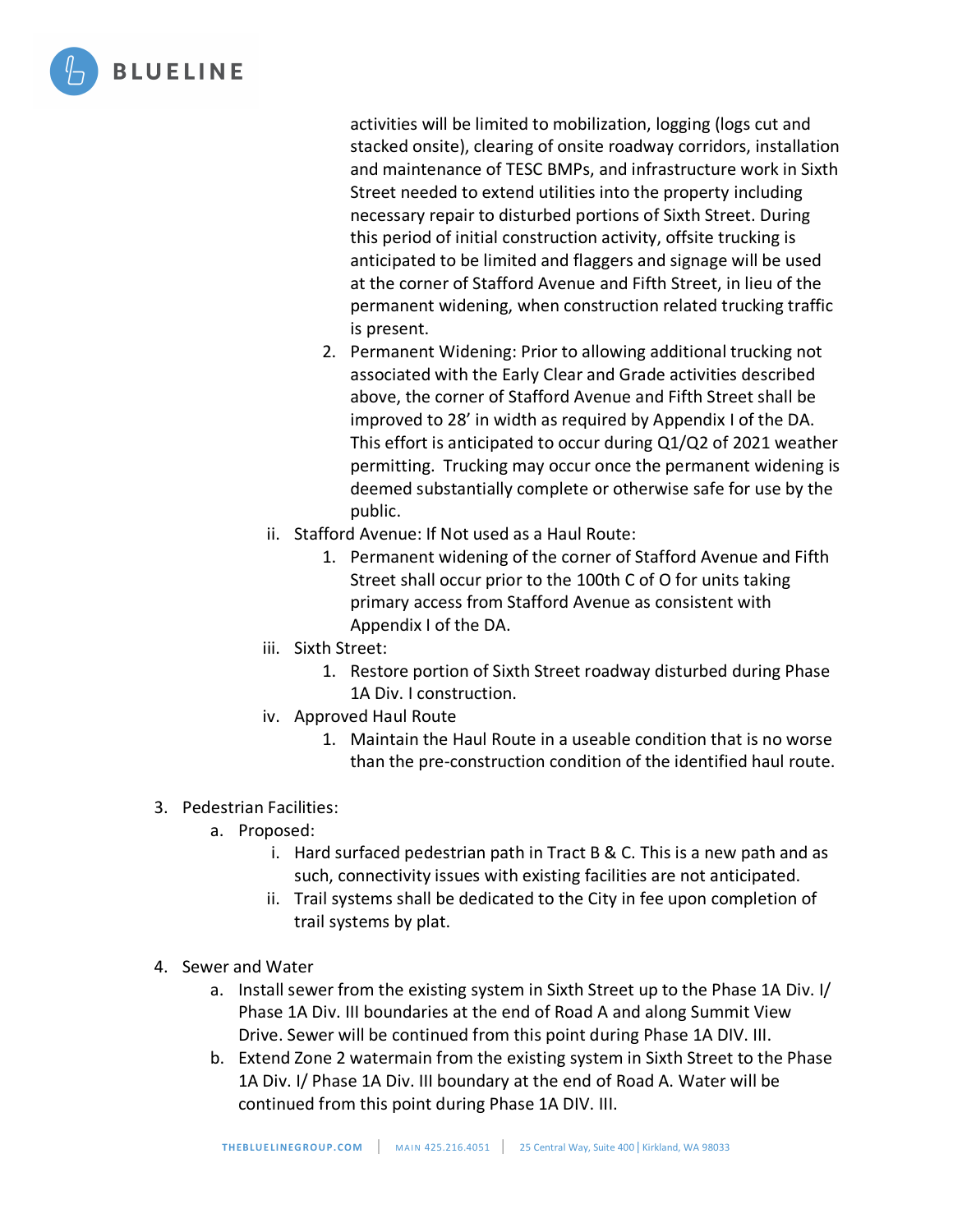

- 5. Stormwater Management
	- a. Construct the permanent detention and water quality facilities located within Phase 1A DIV. I, including an underground storm vault on Tract B.
	- b. Install the portion of the storm drain conveyance system located within Phase 1A DIV. I.
	- c. Upon completion of construction of each phase of the stormwater infrastructure serving City Heights, the stormwater infrastructure associated with that phase shall be conveyed to the City.
- 6. Open Space Tracts (Private) Tracts B, C, D, E, F, G, H
	- a. Install permanent landscaping, trails and amenities (if any) within tracts.
- 7. Mitigation
	- a. Steep Slopes Approved slope setbacks and related clearing and grading restrictions will be placed on the final plat map.

### **PHASE 1A DIV. II (Portion of Pod C, Lots 1-16, Road E, Tract A)**

Overview of Development: Build out of 16 single family lots. Currently, no affordable units are proposed as part of this phase however this is subject to change by the applicant provided affordable housing provisions in DA section 6.8 are being met for the overall project.

#### **Road, Utility and Open Space Improvements**

- 1. Grading
	- a. Clear and grade Phase 1A DIV. II and other project areas applicant deems necessary. Grading material may be moved between phases at applicant's discretion provided a clearing and grading permit allowing such activities has been obtained.
- 2. Roadways
	- a. Road E
		- i. Construct full width street improvements on Road E including installation of utilities.
	- b. Offsite Roadways
		- i. Approved Haul Route
			- 1. Maintain the Haul Route in a useable condition that is no worse than the pre-construction condition of the identified haul route.
- 3. Pedestrian Facilities: trail improvements/disruptions are not anticipated for this phase. Detours associated with maintaining trail connectivity during Phase 1A Div. I should be continued during Phase 1a Div. II.
- 4. Sewer and Water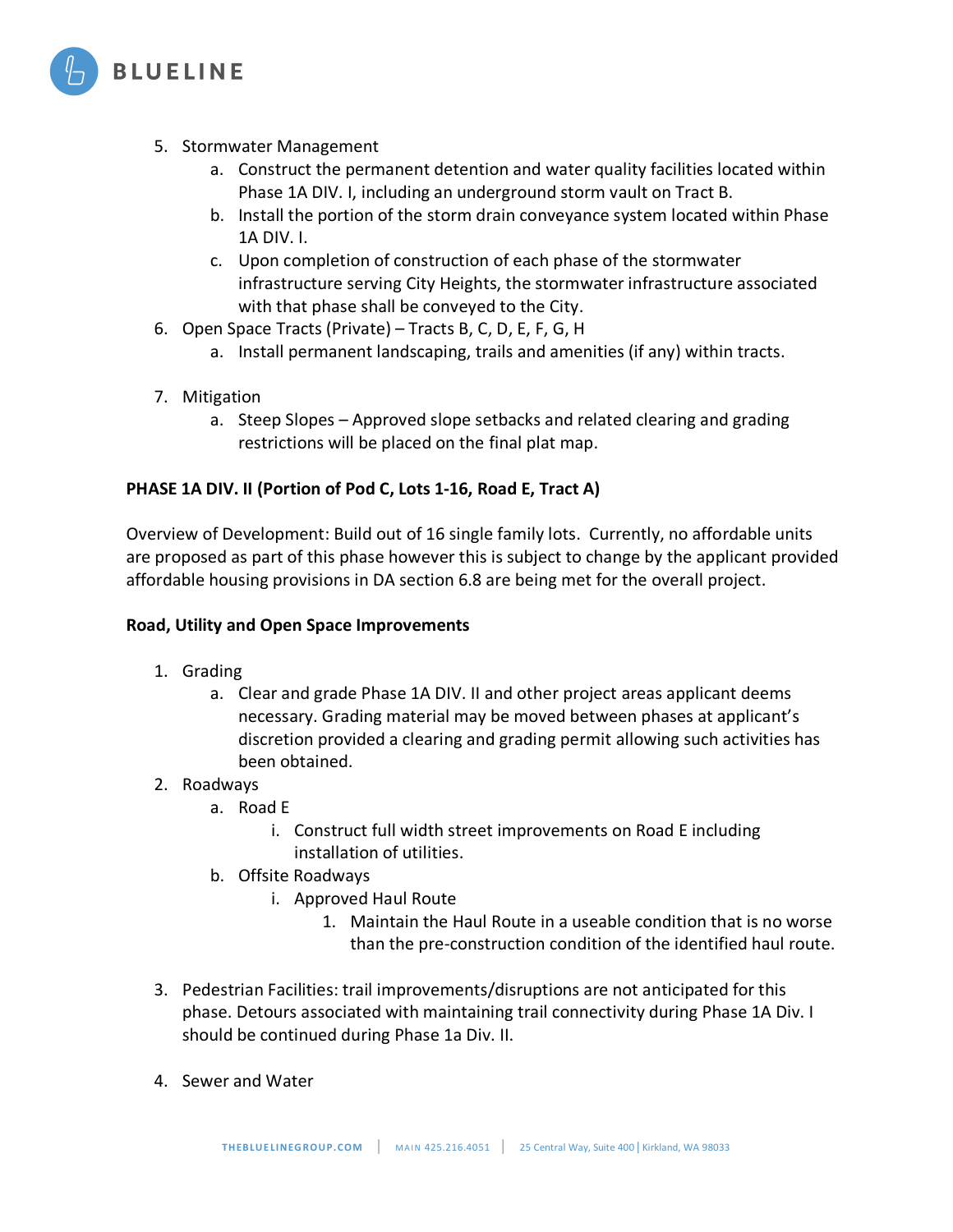

- a. Install sewer from the existing system in Sixth Street for lots that take access off Sixth Street.
- b. Install sewer from the stub installed in Phase 1A Div. I for lots that take access off Road E.
- c. Extend Zone 2 watermain from the stub installed in Phase 1A Div. for lots that take access off Road E.
- 5. Stormwater Management
	- a. Install the portion of the storm drain conveyance system located within Phase 1A DIV. II.
- 6. Open Space Tracts (Private) Tract A
	- a. Install permanent landscaping and amenities (if any) within tracts.
- 7. Mitigation
	- a. Steep Slopes Approved slope setbacks and related clearing and grading restrictions will be placed on the final plat map.

# **PHASE 1A DIV. III (Pod B7 & Portion of Pod C, Lots 41-68, Roads B & C, Tracts I, J, K, L, M, N, O, P, Q, R, S, T, U, V, W, X, Y, Z)**

Overview of Development: Build out of 28 single family units and an amenity area. Currently, no affordable units are proposed as part of this phase however this is subject to change by the applicant provided affordable housing provisions in DA section 6.8 are being met for the overall project.

## **Road, Utility and Open Space Improvements**

- 1. Grading
	- a. Clear and grade Phase 1A DIV. III and other project areas applicant deems necessary. Grading material may be moved between phases at applicant's discretion provided a clearing and grading permit allowing such activities has been obtained. Area associated with future pond (Pond B7-B, installed with Phase 1B) may be cleared as part of current phase. Pond installation will occur in future phase.

## 2. Roadways

- a. New Summit View Drive Alignment
	- i. Construct full width street improvements on Summit View Drive including installation of utilities from the Phase 1A Div. I/ Phase 1A Div. III boundary to the Phase 1A/Phase 1B boundary. Improvements will taper down to existing Summit View Drive alignment north of Phase 1A Div. III.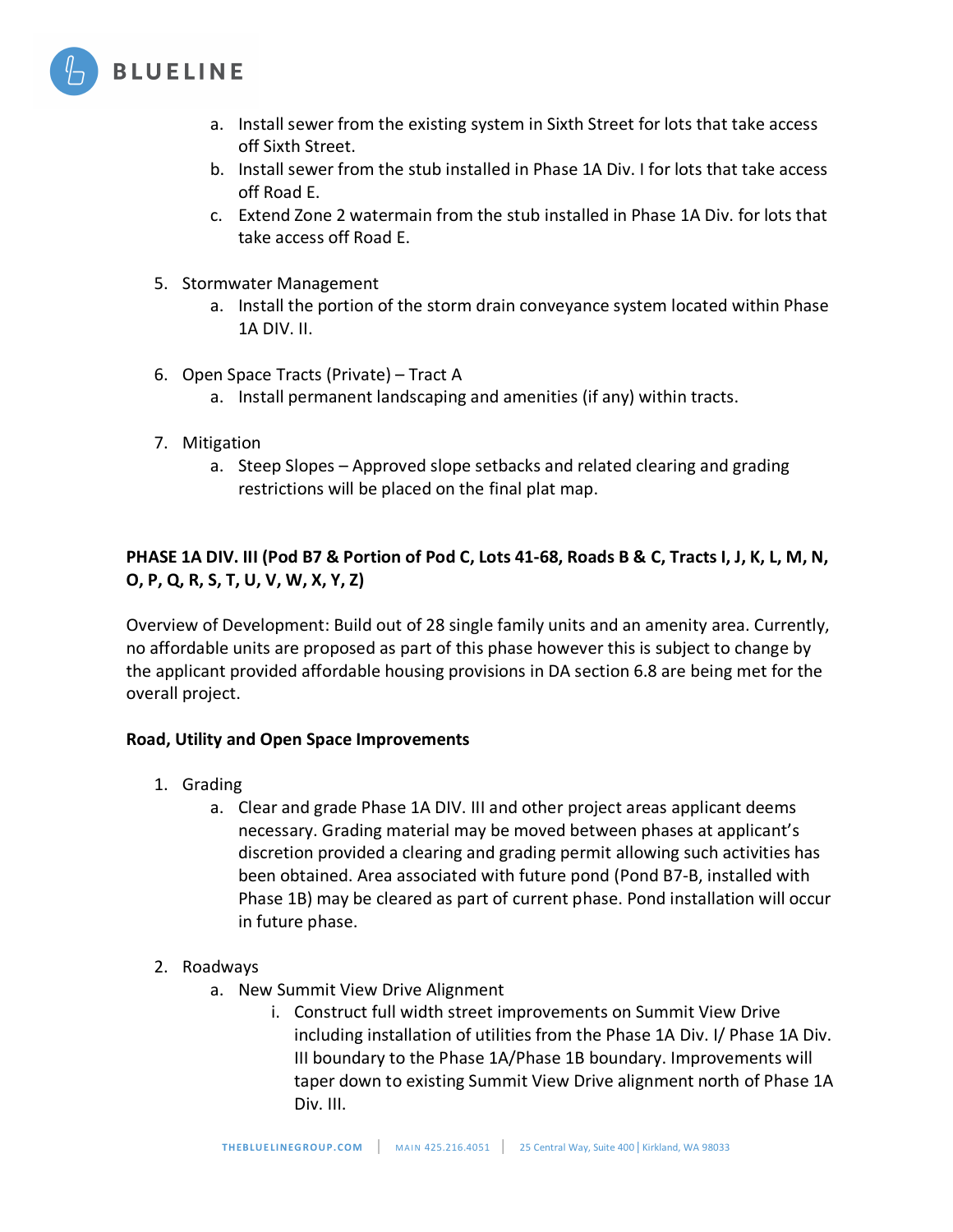

- ii. Portions of existing Summit View Drive in Phase 1A to be abandoned.
- b. Roads B, C
	- i. Construct full width street improvements on Roads C including installation of utilities.
	- ii. Construct full width street improvements on Roads B including installation of utilities up to the Phase 1A/Phase 1B boundary. Road B improvements will be continued from this point during Phase 1B.
- c. Offsite Roadways
	- i. Approved Haul Route
		- 1. Maintain the Haul Route in a useable condition that is no worse than the pre-construction condition of the identified haul route.
- 3. Pedestrian Facilities:
	- a. Proposed:
		- i. Hard surfaced pedestrian path in Tract K. This is a new path and as such, connectivity issues are not anticipated.
		- ii. Installation of optional pedestrian bridge over Summit View Drive, including trail connections on either side.
		- iii. The existing Summit View Drive alignment between the north end of Road A and the south end of Road B will be converted to a gravel trail and utility access road.
		- iv. Several recreational trails are proposed throughout Phase 1A Div. III. Refer to sheets SP-01 to SP-03 of the Preliminary Site Plan and Engineering plan set for location of these trails. Trail systems shall be dedicated to the City in fee upon completion of trail systems by plat and when dedication has been deemed mutually agreeable for both the City and developer.
	- b. Existing:
		- i. Existing trails within the limits of Phase 1A Div. III will be abandoned as noted on sheets SP-01 to SP-03 of the Preliminary Site Plan and Engineering plan set.
		- ii. Connectivity with existing trails will be provided between the completion of Phase 1A and the start of future phases.
- 4. Sewer and Water
	- a. Install sewer from the stub installed in installed in Summit View Drive during Phase 1A Div. I from the Phase 1A Div. I/ Phase 1A Div. III boundary to the Phase 1A/Phase 1B boundary along Summit View Drive. Sewer will be continued from this point during Phase 1B.
	- b. Install sewer from the stub installed in installed in Road A during Phase 1A Div. I from the Phase 1A Div. I/ Phase 1A Div. III boundary to the Phase 1A/Phase 1B boundary along Road B. Sewer will be continued from this point during Phase 1B. This sewer main will be routed along the existing Summit View Drive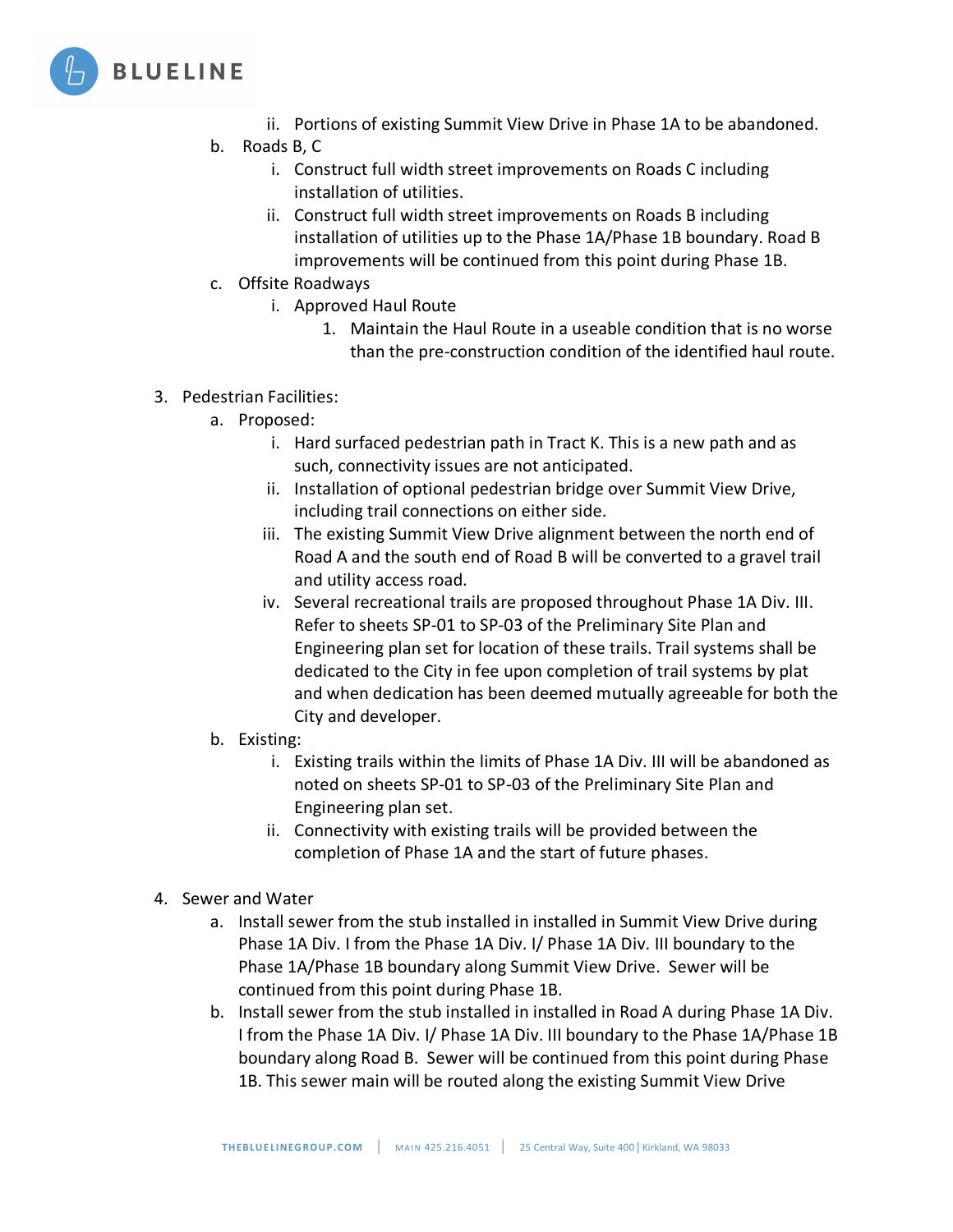

alignment up to Road B and through Tract Y to serve lots that take access off Road C.

- c. Extend Zone 2 watermain from the stub installed in Road A during Phase 1A Div. I from the Phase 1A Div. I/ Phase 1A Div. III boundary to the Phase 1A/Phase 1B boundary along Road B. Water will be continued from this point during Phase 1B. This water main will be routed along the existing Summit View Drive alignment up to Road B. A Zone 3 to Zone 2 PRV will be installed during Phase 1B to provide a looped connection for Phase 1A water.
- 5. Stormwater Management
	- a. Construct the permanent detention and water quality facilities located within Phase 1A DIV. III, including a detention pond on Tract T.
	- b. Install the portion of the storm drain conveyance system located within Phase 1A DIV. III.
	- c. Install dispersion trenches located within Phase 1A DIV. III, including trench in Tract K & pond outfall in Tract U.
	- d. Upon completion of construction of each phase of the stormwater infrastructure serving City Heights, the stormwater infrastructure associated with that phase shall be conveyed to the City.
	- e. Stormwater Tracts (Public) **Tracts R & T**
		- i. Tract R is associated with the future pond (Pond B7-B, installed with Phase 1B). Pond installation will occur in future phase.
		- ii. Tract T is associated with the pond that will be constructed as part of Phase 1A DIV. III (Pond B7-A).
- 6. Critical Area Tracts (Private) **Tracts N, Q, U**
	- a. Provide required buffer mitigation.
	- b. Provide restoration for temporary impacts to buffer areas (if any).
	- c. Tract U contains drainage elements (Pond B7-A outfall). Mitigation for installation of and impacts associated with drainage elements will provided.
- 7. Open Space Tracts (Private) **Tracts I, L, M, O, P, S, V, W, X, Y, Z**
	- a. Install permanent landscaping and amenities (if any) within tracts.
	- b. Dedicate Tract M (Redrock Park) to the city as consistent with Appendix N of the DA.
- 8. Amenity Area (Private) **Tract K**
	- a. Install permanent landscaping and amenities (if any) within tract.
- 9. Mitigation
	- a. Steep Slopes Approved slope setbacks and related clearing and grading restrictions will be placed on the final plat map.
	- b. Streams and Wetlands
		- i. Permanent Impacts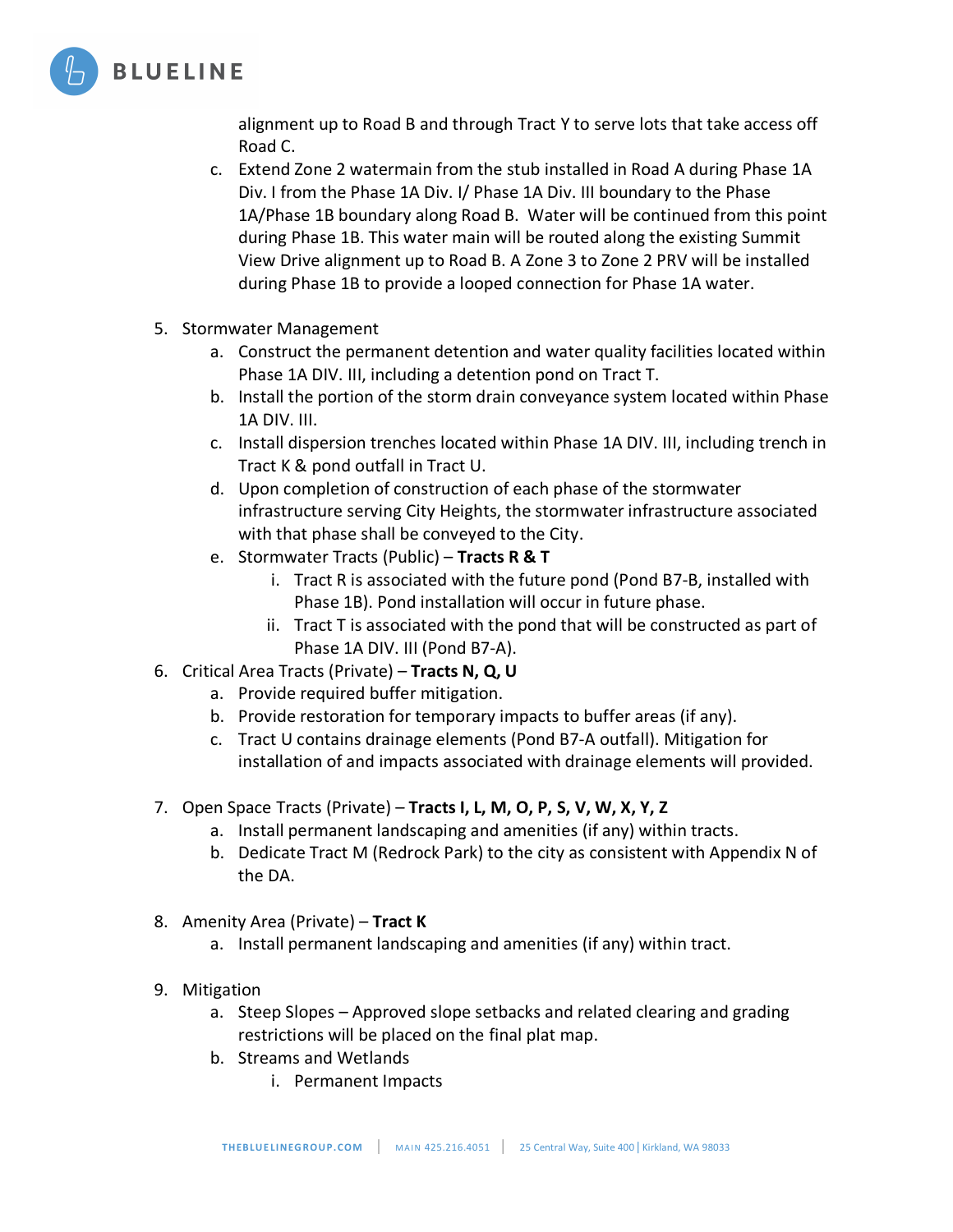

- 1. Buffers permanent impacts to buffers to accommodate roads and pedestrian facilities are anticipated. Buffer averaging per Sewall Wetland Consulting, Inc. will be utilized to mitigate permanent impacts.
- 2. Critical Areas An arch culvert and pedestrian bridge will be designed to span Stream C. As such, impacts to critical areas are not anticipated.
- ii. Temporary Impacts
	- 1. Buffers temporary impacts to buffers to accommodate grading, utility installation are anticipated. Buffer restoration per Sewall Wetland Consulting, Inc. will be utilized to mitigate permanent impacts.
	- 2. Critical Areas An arch culvert and pedestrian bridge will be designed to span Stream C. As such, impacts to critical areas are not anticipated.

#### **Attachments:**

- Sheet PH-01 Phasing Map
- Sheets SP-01 through SP-03 Preliminary Site Plan
- Sheet OS-01 Trails and Open Space Plan